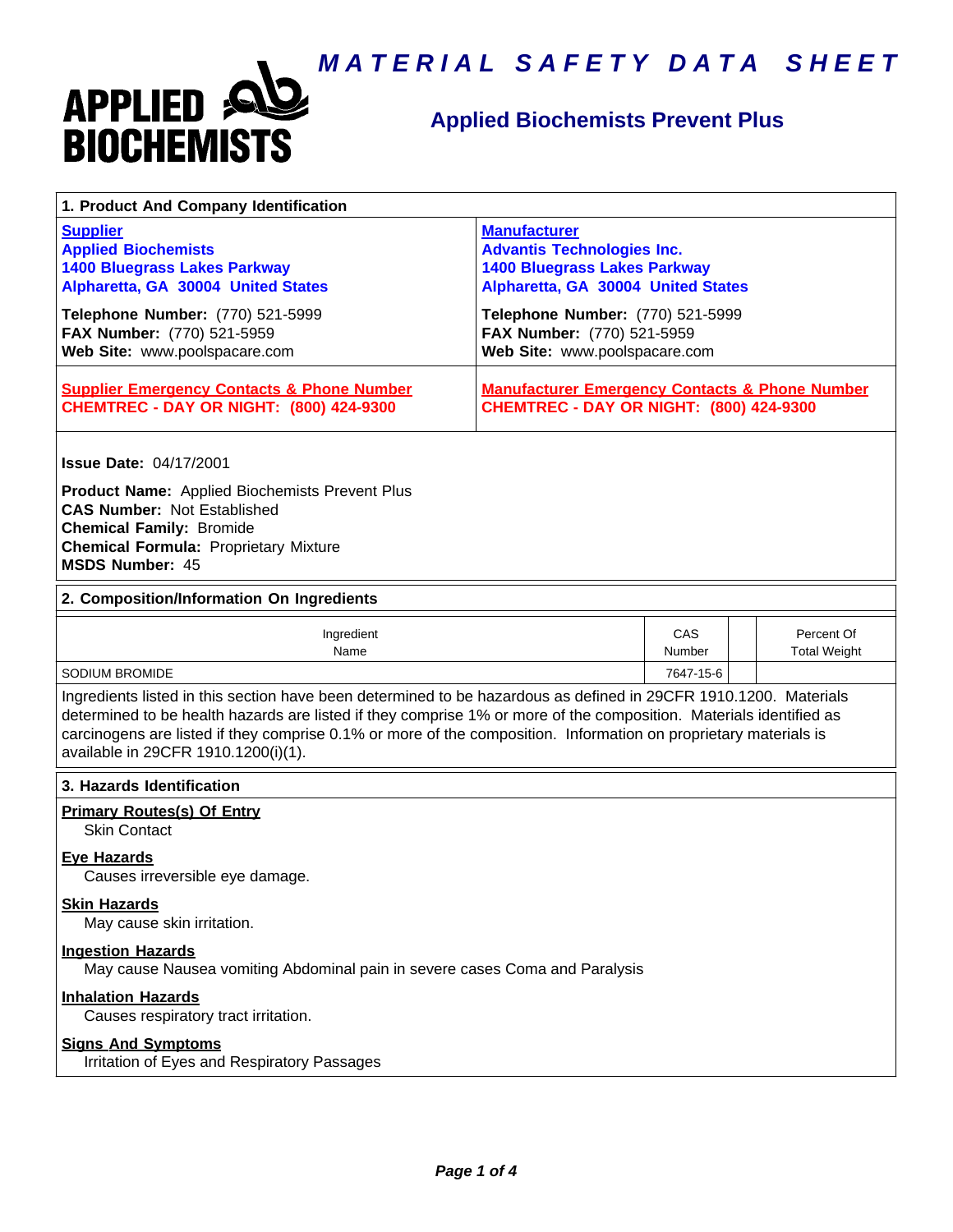# **Applied Biochemists Prevent Plus**

# **First Aid (Pictograms)**



# **4. First Aid Measures**

#### **Eye**

In case of contact, hold eyelids apart and immediately flush eyes with plenty of water for at least 15 minutes.Get medical attention immediately.

## **Skin**

In case of contact, immediately flush skin with soap and plenty of water.

## **Ingestion**

Drink large amounts of water. Contact a physician or poison control. Repeated ingestion may affect central nervous system.

#### **Inhalation**

If inhaled, remove to fresh air.

# **Fire Fighting (Pictograms)**



#### **5. Fire Fighting Measures**

**Flash Point:** n/a°F

#### **Extinguishing Media**

Use the appropriate extinguishing media for the surrounding fire.

## **Fire Fighting Instructions**

Firefighters should wear self-contained breathing apparatus and full protective gear.

#### **6.Accidental ReleaseMeasures**

Clean up spill immediately. Contain and/or absorb spill with inert material (e.g. sand, vermiculite). Flush spill area with water. Use appropriate containers to avoid environmental contamination.

## **7. Handling And Storage**

## **Handling And Storage Precautions**

**Keep out of reach of children.** Store material in a cool and dry place.

# **Storage Precautions**

Do not reuse container. Store in a cool dry place. Store away from strong acids, Oxidizing agents, Bromine Trifluoride and salts of heavy metals

## **Work/Hygienic Practices**

Use safe chemical handling procedures suitable for the hazards presended by this material.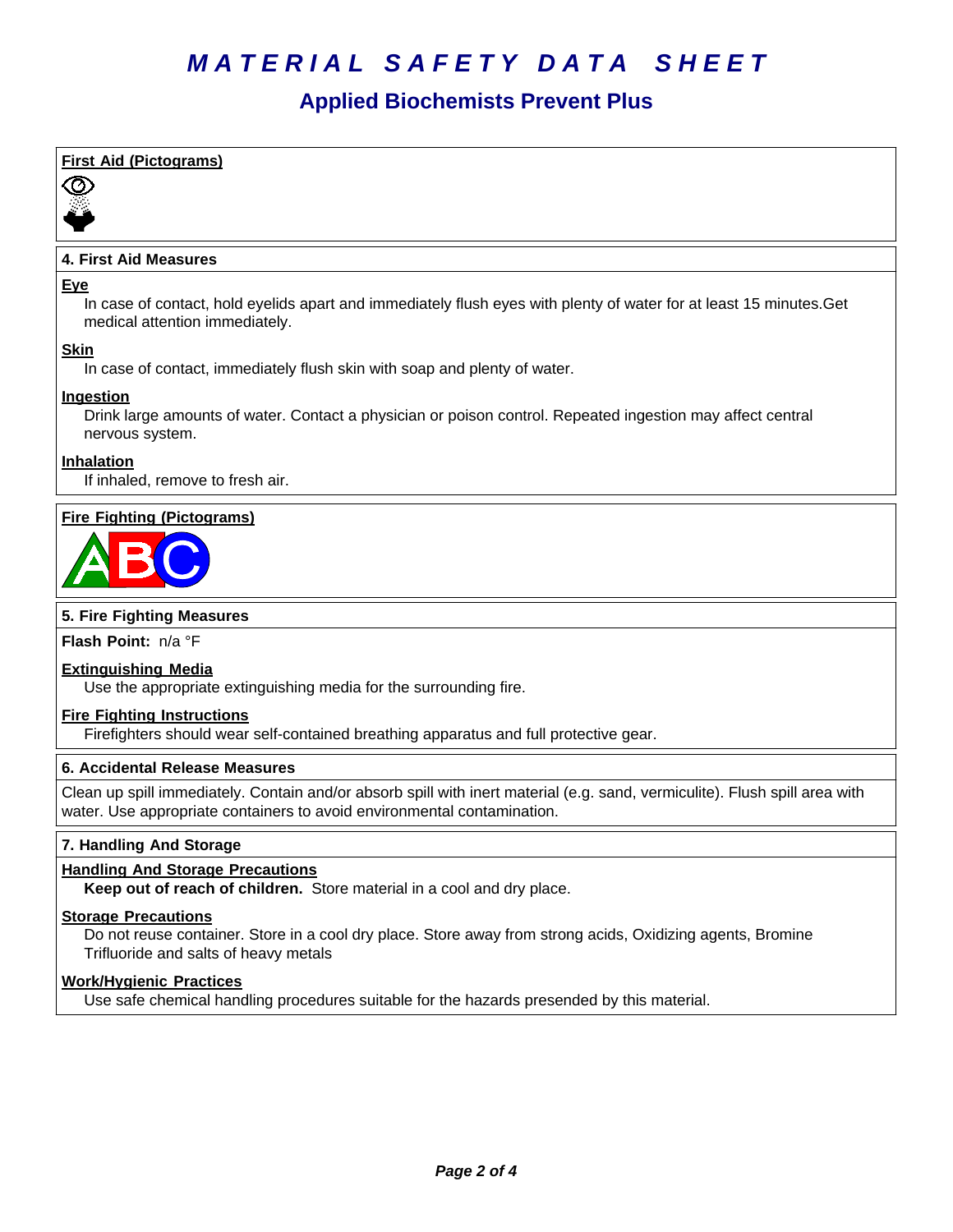# **Applied Biochemists Prevent Plus**

| <b>Protective Clothing (Pictograms)</b>                                                                                                                                                                                                                                                                           |
|-------------------------------------------------------------------------------------------------------------------------------------------------------------------------------------------------------------------------------------------------------------------------------------------------------------------|
|                                                                                                                                                                                                                                                                                                                   |
| 8. Exposure Controls/Personal Protection                                                                                                                                                                                                                                                                          |
| <b>Engineering Controls</b><br>Local exhaust acceptable. Special exhaust not required                                                                                                                                                                                                                             |
| <b>Eye/Face Protection</b><br>Safety glasses with side shields or goggles.                                                                                                                                                                                                                                        |
| <b>Skin Protection</b><br>Chemical-resistant gloves.                                                                                                                                                                                                                                                              |
| <b>Respiratory Protection</b><br>General room ventilation is normally adequate.                                                                                                                                                                                                                                   |
| 9. Physical And Chemical Properties                                                                                                                                                                                                                                                                               |
| <b>Appearance</b><br>White crystalline solid                                                                                                                                                                                                                                                                      |
| <b>Odor</b><br>None                                                                                                                                                                                                                                                                                               |
| <b>Chemical Type: Mixture</b><br><b>Physical State: Solid</b><br>Melting Point: 755 °C<br>Boiling Point: 1390 °C<br>Specific Gravity: 3.21<br>Molecular Weight: NOT DETERMINED<br>Percent Volitales: NOT DETERMINED<br>Vapor Pressure: 1mm hg @ 806C<br><b>Solubility: 95g/100g @25C</b><br>Evaporation Rate: n/a |
| 10. Stability And Reactivity                                                                                                                                                                                                                                                                                      |
| <b>Stability: STABLE</b><br>Hazardous Polymerization: WILL NOT OCCUR                                                                                                                                                                                                                                              |
| <b>Incompatible Materials</b><br>Acids and Oxidizers, Bromine triflouride and salts of heavy metals                                                                                                                                                                                                               |
| <b>Hazardous Decomposition Products</b><br>Bromine gas                                                                                                                                                                                                                                                            |
| 11. Toxicological Information                                                                                                                                                                                                                                                                                     |
| <b>Skin Effects</b><br>Dermal LD50 (Rabbit) > 2g/kg                                                                                                                                                                                                                                                               |
| <b>Acute Oral Effects</b><br>LD50 mg/kg Rat $>=$ 4.2gr/kg                                                                                                                                                                                                                                                         |